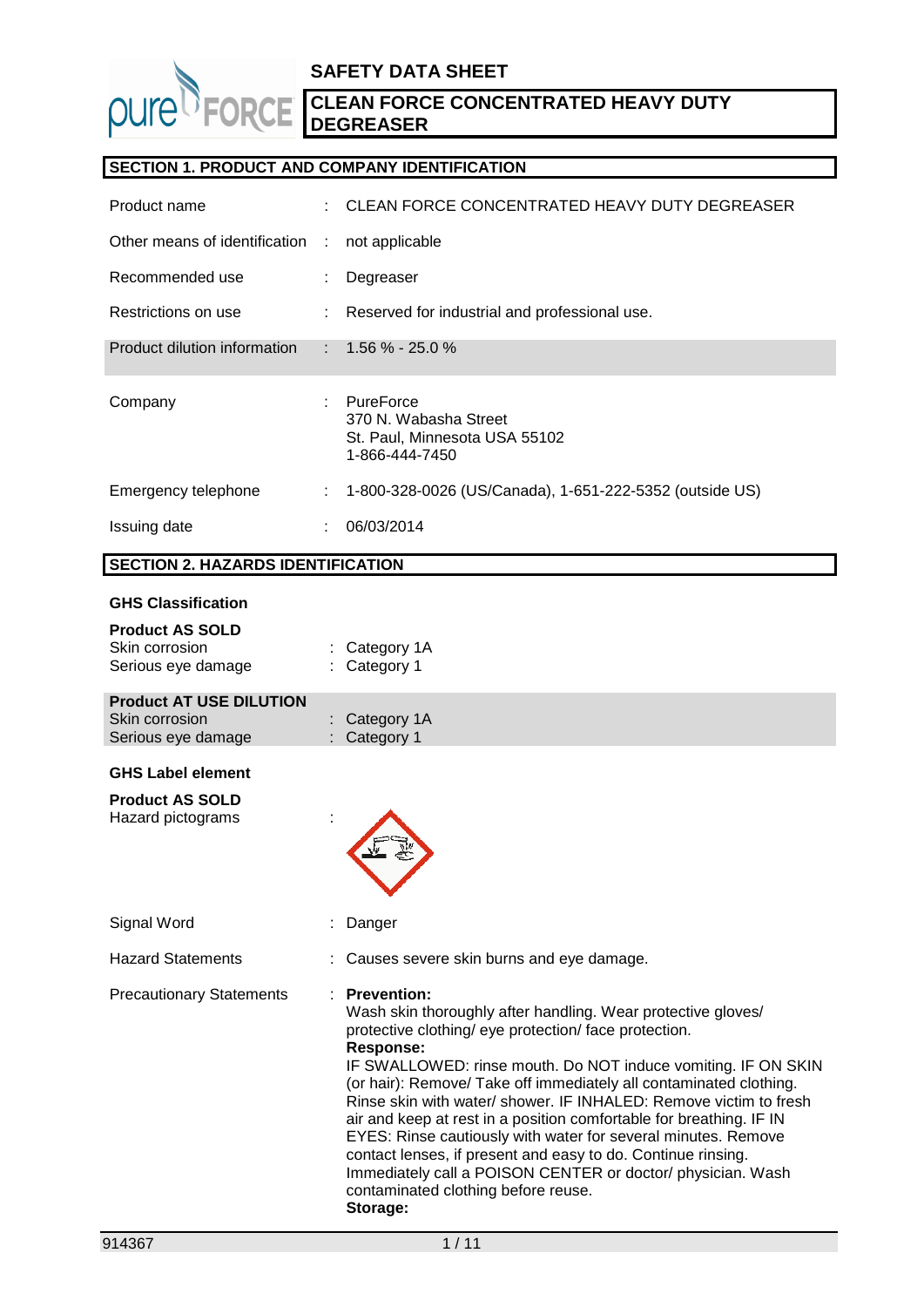|                                                     | Store locked up.<br>Disposal:<br>Dispose of contents/ container to an approved waste disposal plant.                                                                                                                                                                                                                                                                                                                                                                                                                                                                                                                                                                                                                                                                                                    |
|-----------------------------------------------------|---------------------------------------------------------------------------------------------------------------------------------------------------------------------------------------------------------------------------------------------------------------------------------------------------------------------------------------------------------------------------------------------------------------------------------------------------------------------------------------------------------------------------------------------------------------------------------------------------------------------------------------------------------------------------------------------------------------------------------------------------------------------------------------------------------|
| <b>Product AT USE DILUTION</b><br>Hazard pictograms |                                                                                                                                                                                                                                                                                                                                                                                                                                                                                                                                                                                                                                                                                                                                                                                                         |
| Signal Word                                         | Danger                                                                                                                                                                                                                                                                                                                                                                                                                                                                                                                                                                                                                                                                                                                                                                                                  |
| <b>Hazard Statements</b>                            | Causes severe skin burns and eye damage.                                                                                                                                                                                                                                                                                                                                                                                                                                                                                                                                                                                                                                                                                                                                                                |
| <b>Precautionary Statements</b>                     | : Prevention:<br>Wash skin thoroughly after handling. Wear protective gloves/<br>protective clothing/ eye protection/ face protection.<br><b>Response:</b><br>IF SWALLOWED: rinse mouth. Do NOT induce vomiting. IF ON SKIN<br>(or hair): Remove/ Take off immediately all contaminated clothing.<br>Rinse skin with water/shower. IF INHALED: Remove victim to fresh<br>air and keep at rest in a position comfortable for breathing. IF IN<br>EYES: Rinse cautiously with water for several minutes. Remove<br>contact lenses, if present and easy to do. Continue rinsing.<br>Immediately call a POISON CENTER or doctor/ physician. Wash<br>contaminated clothing before reuse.<br>Storage:<br>Store locked up.<br>Disposal:<br>Dispose of contents/ container to an approved waste disposal plant. |
| <b>Other hazards</b>                                | None known.                                                                                                                                                                                                                                                                                                                                                                                                                                                                                                                                                                                                                                                                                                                                                                                             |

**SECTION 3. COMPOSITION/INFORMATION ON INGREDIENTS**

| <b>Product AS SOLD</b><br>Pure substance/mixture<br>÷                                 | Mixture |                                              |                                                           |
|---------------------------------------------------------------------------------------|---------|----------------------------------------------|-----------------------------------------------------------|
| <b>Chemical Name</b><br>sodium hydroxide<br>2-(2-butoxyethoxy)ethanol<br>ethanolamine |         | CAS-No.<br>1310-73-2<br>112-34-5<br>141-43-5 | <b>Concentration (%)</b><br>$1 - 5$<br>$1 - 5$<br>$1 - 5$ |
| <b>Product AT USE DILUTION</b><br><b>Chemical Name</b><br>sodium hydroxide            |         | CAS-No.<br>1310-73-2                         | <b>Concentration (%)</b><br>$1 - 5$                       |

### **SECTION 4. FIRST AID MEASURES**

#### **Product AS SOLD**

| In case of eye contact  | : Rinse immediately with plenty of water, also under the eyelids, for at<br>least 15 minutes. Remove contact lenses, if present and easy to do.<br>Continue rinsing. Get medical attention immediately.      |
|-------------------------|--------------------------------------------------------------------------------------------------------------------------------------------------------------------------------------------------------------|
| In case of skin contact | : Wash off immediately with plenty of water for at least 15 minutes. Use<br>a mild soap if available. Wash clothing before reuse. Thoroughly clean<br>shoes before reuse. Get medical attention immediately. |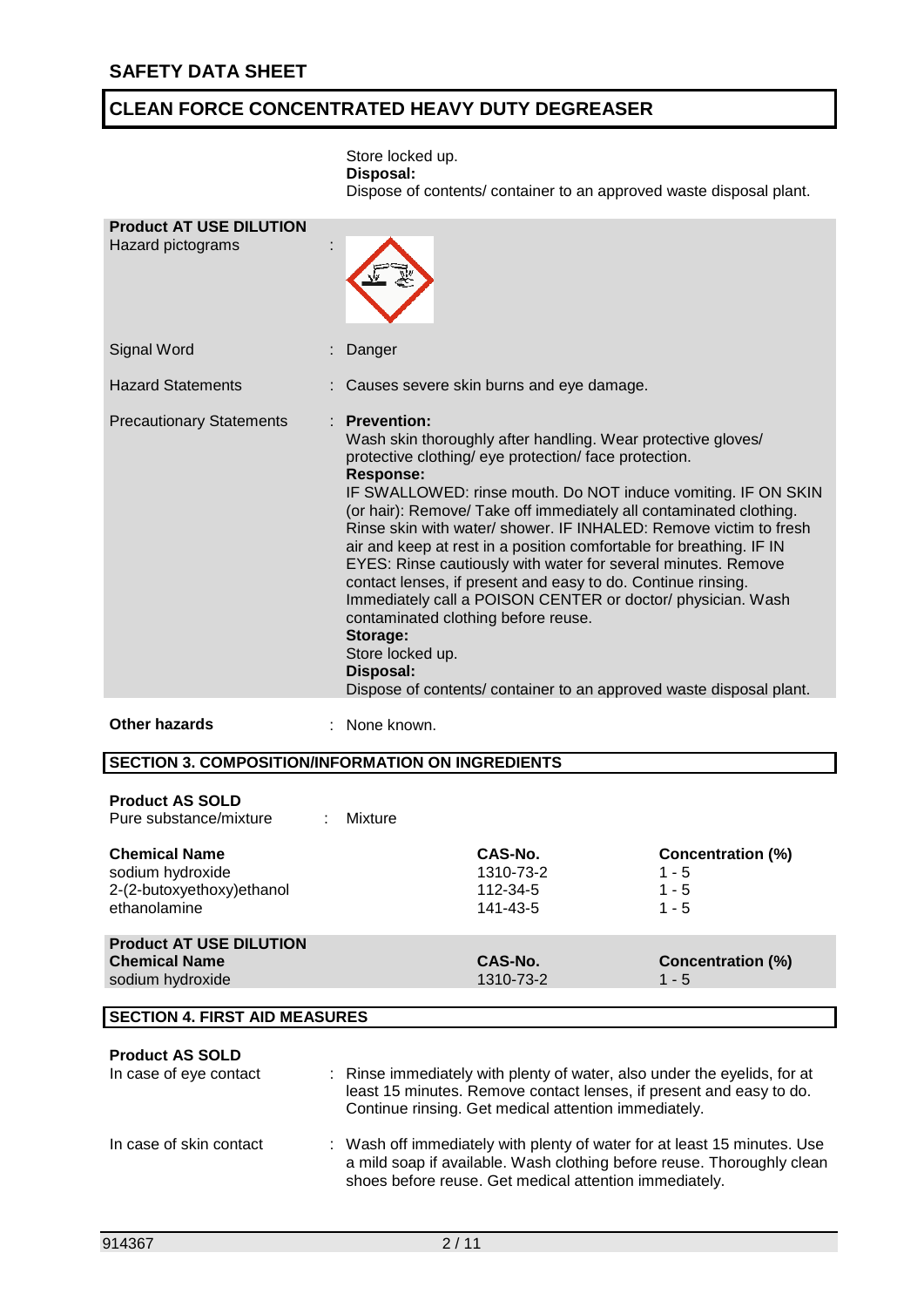| If swallowed                   | : Rinse mouth with water. Do NOT induce vomiting. Never give<br>anything by mouth to an unconscious person. Get medical attention<br>immediately.                                                            |
|--------------------------------|--------------------------------------------------------------------------------------------------------------------------------------------------------------------------------------------------------------|
| If inhaled                     | : Remove to fresh air. Treat symptomatically. Get medical attention if<br>symptoms occur.                                                                                                                    |
| Protection of first-aiders     | : If potential for exposure exists refer to Section 8 for specific personal<br>protective equipment.                                                                                                         |
| Notes to physician             | : Treat symptomatically.                                                                                                                                                                                     |
| <b>Product AT USE DILUTION</b> |                                                                                                                                                                                                              |
| In case of eye contact         | : Rinse immediately with plenty of water, also under the eyelids, for at<br>least 15 minutes. Remove contact lenses, if present and easy to do.<br>Continue rinsing. Get medical attention immediately.      |
| In case of skin contact        | : Wash off immediately with plenty of water for at least 15 minutes. Use<br>a mild soap if available. Wash clothing before reuse. Thoroughly clean<br>shoes before reuse. Get medical attention immediately. |
| If swallowed                   | : Rinse mouth with water. Do NOT induce vomiting. Never give<br>anything by mouth to an unconscious person. Get medical attention<br>immediately.                                                            |
| If inhaled                     | : Remove to fresh air. Treat symptomatically. Get medical attention if<br>symptoms occur.                                                                                                                    |

**See toxicological information (Section 11)**

# **SECTION 5. FIRE-FIGHTING MEASURES**

| <b>Product AS SOLD</b><br>Suitable extinguishing media | : Use extinguishing measures that are appropriate to local<br>circumstances and the surrounding environment.                                                                          |
|--------------------------------------------------------|---------------------------------------------------------------------------------------------------------------------------------------------------------------------------------------|
| Unsuitable extinguishing<br>media                      | : None known.                                                                                                                                                                         |
| Specific hazards during fire<br>fighting               | : Not flammable or combustible.                                                                                                                                                       |
| Hazardous combustion<br>products                       | : Decomposition products may include the following materials:<br>Carbon oxides<br>nitrogen oxides (NOx)<br>Sulfur oxides<br>Oxides of phosphorus                                      |
| Special protective equipment<br>for fire-fighters      | : Use personal protective equipment.                                                                                                                                                  |
| Specific extinguishing<br>methods                      | : Fire residues and contaminated fire extinguishing water must be<br>disposed of in accordance with local regulations. In the event of fire<br>and/or explosion do not breathe fumes. |

#### **SECTION 6. ACCIDENTAL RELEASE MEASURES**

# **Product AS SOLD**<br>Personal precautions,

: Ensure adequate ventilation. Keep people away from and upwind of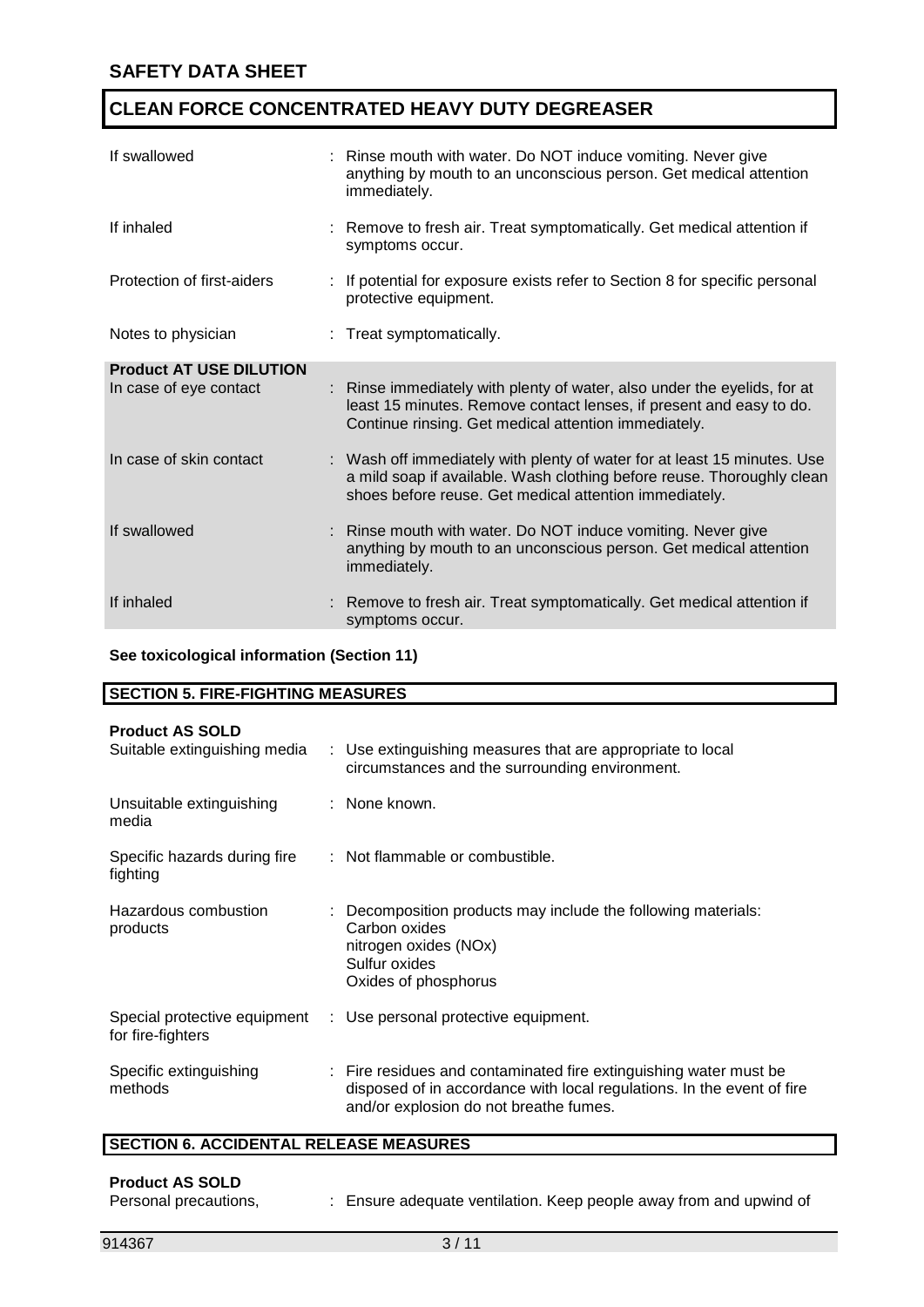| protective equipment and<br>emergency procedures                                                            | spill/leak. Avoid inhalation, ingestion and contact with skin and eyes.<br>When workers are facing concentrations above the exposure limit they<br>must use appropriate certified respirators. Ensure clean-up is<br>conducted by trained personnel only. Refer to protective measures<br>listed in sections 7 and 8.                                                                                                       |
|-------------------------------------------------------------------------------------------------------------|-----------------------------------------------------------------------------------------------------------------------------------------------------------------------------------------------------------------------------------------------------------------------------------------------------------------------------------------------------------------------------------------------------------------------------|
| <b>Environmental precautions</b>                                                                            | Do not allow contact with soil, surface or ground water.                                                                                                                                                                                                                                                                                                                                                                    |
| Methods and materials for<br>containment and cleaning up                                                    | Stop leak if safe to do so. Contain spillage, and then collect with non-<br>combustible absorbent material, (e.g. sand, earth, diatomaceous<br>earth, vermiculite) and place in container for disposal according to<br>local / national regulations (see section 13). Flush away traces with<br>water. For large spills, dike spilled material or otherwise contain<br>material to ensure runoff does not reach a waterway. |
| <b>Product AT USE DILUTION</b><br>Personal precautions,<br>protective equipment and<br>emergency procedures | Ensure adequate ventilation. Keep people away from and upwind of<br>spill/leak. Avoid inhalation, ingestion and contact with skin and eyes.<br>When workers are facing concentrations above the exposure limit they<br>must use appropriate certified respirators. Ensure clean-up is<br>conducted by trained personnel only. Refer to protective measures<br>listed in sections 7 and 8.                                   |
| <b>Environmental precautions</b>                                                                            | Do not allow contact with soil, surface or ground water.                                                                                                                                                                                                                                                                                                                                                                    |
| Methods and materials for<br>containment and cleaning up                                                    | Stop leak if safe to do so. Contain spillage, and then collect with non-<br>combustible absorbent material, (e.g. sand, earth, diatomaceous<br>earth, vermiculite) and place in container for disposal according to<br>local / national regulations (see section 13). Flush away traces with<br>water. For large spills, dike spilled material or otherwise contain<br>material to ensure runoff does not reach a waterway. |
|                                                                                                             |                                                                                                                                                                                                                                                                                                                                                                                                                             |

#### **SECTION 7. HANDLING AND STORAGE**

| <b>Product AS SOLD</b><br>Advice on safe handling | : Do not ingest. Do not get in eyes, on skin, or on clothing. Do not<br>breathe dust/fume/gas/mist/vapors/spray. Use only with adequate<br>ventilation. Wash hands thoroughly after handling.      |
|---------------------------------------------------|----------------------------------------------------------------------------------------------------------------------------------------------------------------------------------------------------|
| Conditions for safe storage                       | : Do not store near acids. Keep out of reach of children. Store in<br>suitable labeled containers.                                                                                                 |
| Storage temperature                               | : 0 °C to 50 °C                                                                                                                                                                                    |
| <b>Product AT USE DILUTION</b>                    |                                                                                                                                                                                                    |
| Advice on safe handling                           | : Do not ingest. Do not get in eyes, on skin, or on clothing. Do not<br>breathe dust/ fume/ gas/ mist/ vapors/ spray. Use only with adequate<br>ventilation. Wash hands thoroughly after handling. |
| Conditions for safe storage                       | : Keep out of reach of children. Store in suitable labeled containers.                                                                                                                             |
|                                                   |                                                                                                                                                                                                    |

#### **SECTION 8. EXPOSURE CONTROLS/PERSONAL PROTECTION**

#### **Product AS SOLD Ingredients with workplace control parameters**

| Ingredients<br>. . | $\mathbf{u}$<br>'NU.<br>- -<br>J⊓J- | <br>orm<br>οt<br>$\sim$ | <br>ermissible. | -<br>Basis |
|--------------------|-------------------------------------|-------------------------|-----------------|------------|
|--------------------|-------------------------------------|-------------------------|-----------------|------------|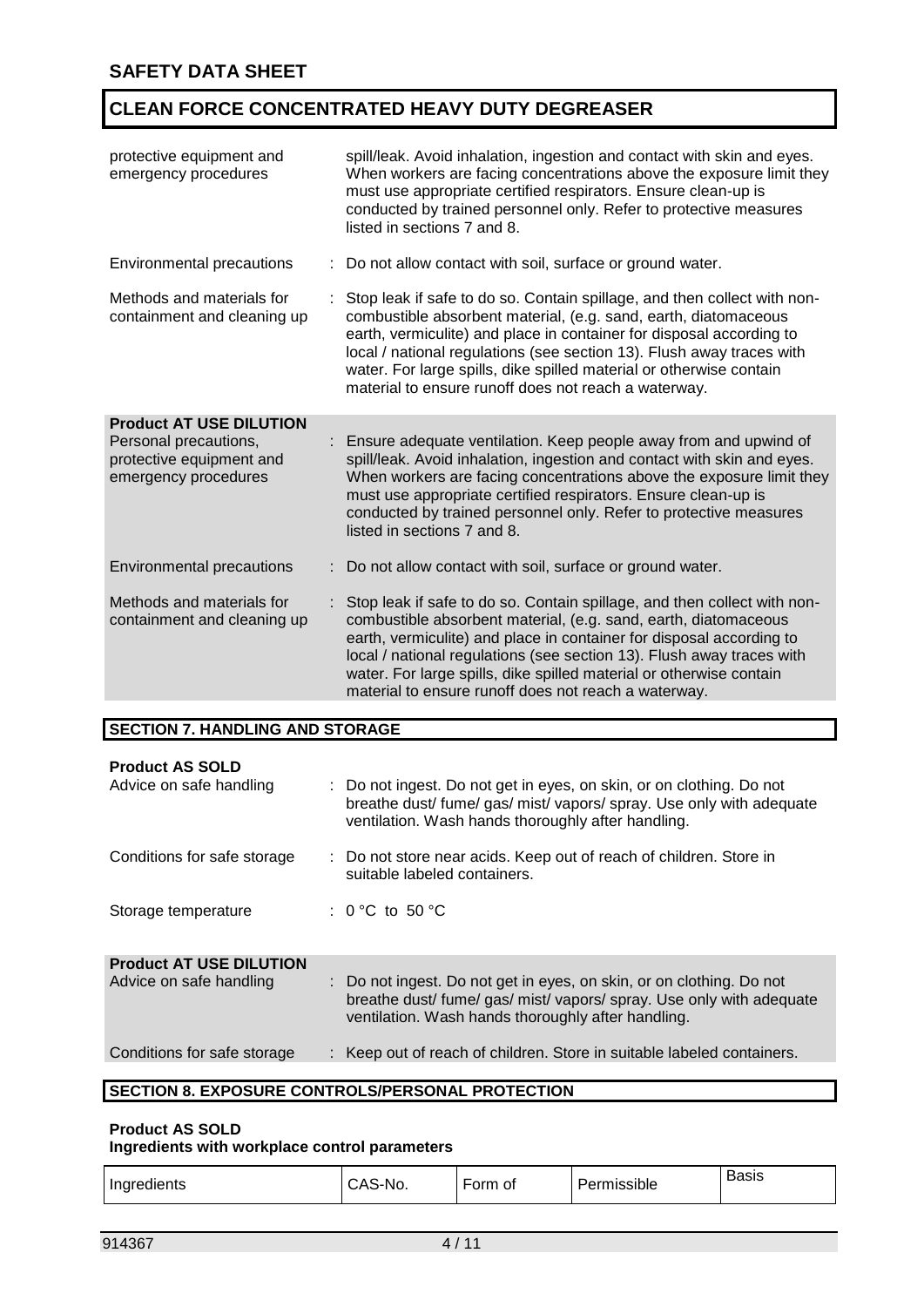|                                                               |                                 | exposure                                      | concentration                                                                                                                                                                                                                                                                 |                    |
|---------------------------------------------------------------|---------------------------------|-----------------------------------------------|-------------------------------------------------------------------------------------------------------------------------------------------------------------------------------------------------------------------------------------------------------------------------------|--------------------|
| sodium hydroxide                                              | 1310-73-2                       | Ceiling                                       | $2$ mg/m $3$                                                                                                                                                                                                                                                                  | <b>ACGIH</b>       |
|                                                               |                                 | Ceiling                                       | $2$ mg/m $3$                                                                                                                                                                                                                                                                  | <b>NIOSH REL</b>   |
|                                                               |                                 | <b>TWA</b>                                    | $2$ mg/m $3$                                                                                                                                                                                                                                                                  | OSHA Z1            |
| ethanolamine                                                  | 141-43-5                        | <b>TWA</b>                                    | 3 ppm                                                                                                                                                                                                                                                                         | <b>ACGIH</b>       |
|                                                               |                                 | <b>STEL</b>                                   | 6 ppm                                                                                                                                                                                                                                                                         | <b>ACGIH</b>       |
|                                                               |                                 | <b>TWA</b>                                    | 3 ppm                                                                                                                                                                                                                                                                         | <b>NIOSH REL</b>   |
|                                                               |                                 |                                               | 8 mg/m3                                                                                                                                                                                                                                                                       |                    |
|                                                               |                                 | <b>STEL</b>                                   | $6$ ppm                                                                                                                                                                                                                                                                       | <b>NIOSH REL</b>   |
|                                                               |                                 |                                               | 15 mg/m3                                                                                                                                                                                                                                                                      |                    |
|                                                               |                                 | <b>TWA</b>                                    | 3 ppm                                                                                                                                                                                                                                                                         | OSHA <sub>Z1</sub> |
|                                                               |                                 |                                               | $6$ mg/m $3$                                                                                                                                                                                                                                                                  |                    |
| <b>Engineering measures</b>                                   |                                 | below occupational exposure standards.        | : Effective exhaust ventilation system. Maintain air concentrations                                                                                                                                                                                                           |                    |
| Personal protective equipment                                 |                                 |                                               |                                                                                                                                                                                                                                                                               |                    |
| Eye protection                                                | : Safety goggles<br>Face-shield |                                               |                                                                                                                                                                                                                                                                               |                    |
| Hand protection                                               | Standard glove type.            | degradation or chemical breakthrough.         | : Wear the following personal protective equipment:<br>Gloves should be discarded and replaced if there is any indication of                                                                                                                                                  |                    |
| Skin protection                                               |                                 | safety goggles and protective clothing        | Personal protective equipment comprising: suitable protective gloves,                                                                                                                                                                                                         |                    |
| Respiratory protection                                        |                                 | must use appropriate certified respirators.   | : When workers are facing concentrations above the exposure limit they                                                                                                                                                                                                        |                    |
| Hygiene measures                                              |                                 | and body in case of contact or splash hazard. | Handle in accordance with good industrial hygiene and safety<br>practice. Remove and wash contaminated clothing before re-use.<br>Wash face, hands and any exposed skin thoroughly after handling.<br>Provide suitable facilities for quick drenching or flushing of the eyes |                    |
| <b>Product AT USE DILUTION</b><br><b>Engineering measures</b> |                                 | below occupational exposure standards.        | : Effective exhaust ventilation system. Maintain air concentrations                                                                                                                                                                                                           |                    |
| Personal protective equipment                                 |                                 |                                               |                                                                                                                                                                                                                                                                               |                    |
| Eye protection                                                | : Safety goggles<br>Face-shield |                                               |                                                                                                                                                                                                                                                                               |                    |
| Hand protection                                               | Standard glove type.            | degradation or chemical breakthrough.         | : Wear the following personal protective equipment:<br>Gloves should be discarded and replaced if there is any indication of                                                                                                                                                  |                    |
| Skin protection                                               |                                 | safety goggles and protective clothing        | : Personal protective equipment comprising: suitable protective gloves,                                                                                                                                                                                                       |                    |
| Respiratory protection                                        |                                 | must use appropriate certified respirators.   | : When workers are facing concentrations above the exposure limit they                                                                                                                                                                                                        |                    |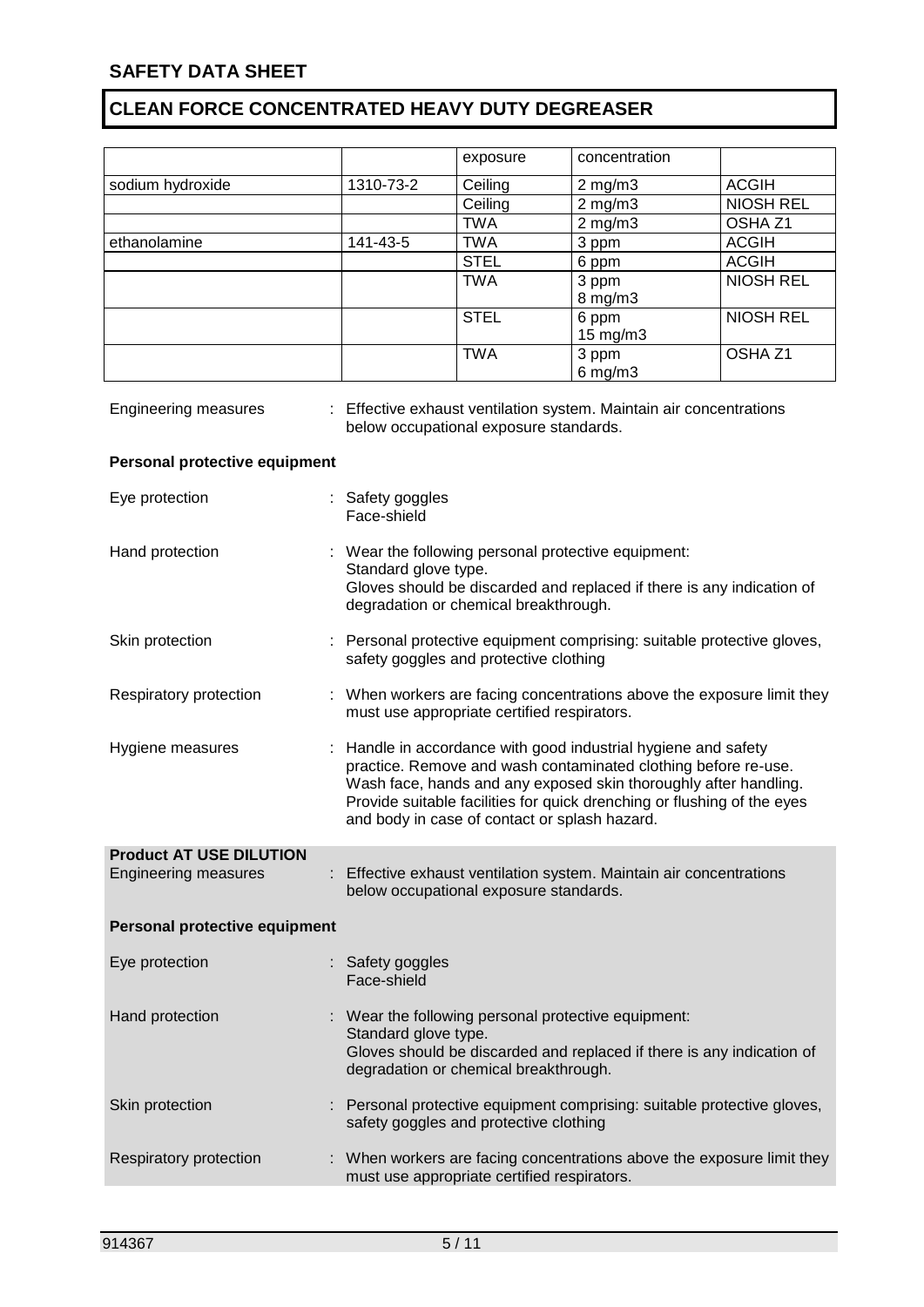# **SECTION 9. PHYSICAL AND CHEMICAL PROPERTIES**

|                                            |    | <b>Product AS SOLD</b> | Produ  |
|--------------------------------------------|----|------------------------|--------|
| Appearance                                 | ÷  | liquid                 | liquid |
| Color                                      |    | clear, purple          | purple |
| Odor                                       |    | slight                 | slight |
| pH                                         | ÷  | 13.0 - 14.0, 100 %     | 11.97  |
| Flash point                                |    | not applicable         |        |
| <b>Odor Threshold</b>                      |    | no data available      |        |
| Melting point/freezing point               | ÷  | no data available      |        |
| Initial boiling point and<br>boiling range |    | >100 °C                |        |
| Evaporation rate                           |    | no data available      |        |
| Flammability (solid, gas)                  |    | no data available      |        |
| Upper explosion limit                      |    | no data available      |        |
| Lower explosion limit                      | ÷  | no data available      |        |
| Vapor pressure                             |    | no data available      |        |
| Relative vapor density                     |    | no data available      |        |
| Relative density                           |    | $1.035 - 1.065$        |        |
| Water solubility                           |    | soluble                |        |
| Solubility in other solvents               | ÷. | no data available      |        |
| Partition coefficient: n-<br>octanol/water |    | no data available      |        |
| Autoignition temperature                   | ÷  | no data available      |        |
| Thermal decomposition                      | ÷. | no data available      |        |
| Viscosity, kinematic                       |    | no data available      |        |
| <b>Explosive properties</b>                |    | no data available      |        |
| Oxidizing properties                       |    | no data available      |        |
| Molecular weight                           |    | no data available      |        |
| <b>VOC</b>                                 |    | no data available      |        |

# **Product AT USE DILUTION**

11.97 - 12.95

### **SECTION 10. STABILITY AND REACTIVITY**

| <b>Product AS SOLD</b><br>Chemical stability | : Stable under normal conditions.                                              |
|----------------------------------------------|--------------------------------------------------------------------------------|
| Possibility of hazardous<br>reactions        | : No dangerous reaction known under conditions of normal use.                  |
| Conditions to avoid                          | $\therefore$ None known.                                                       |
| Incompatible materials                       | : Acids<br>Metals                                                              |
| Hazardous decomposition<br>products          | : Decomposition products may include the following materials:<br>Carbon oxides |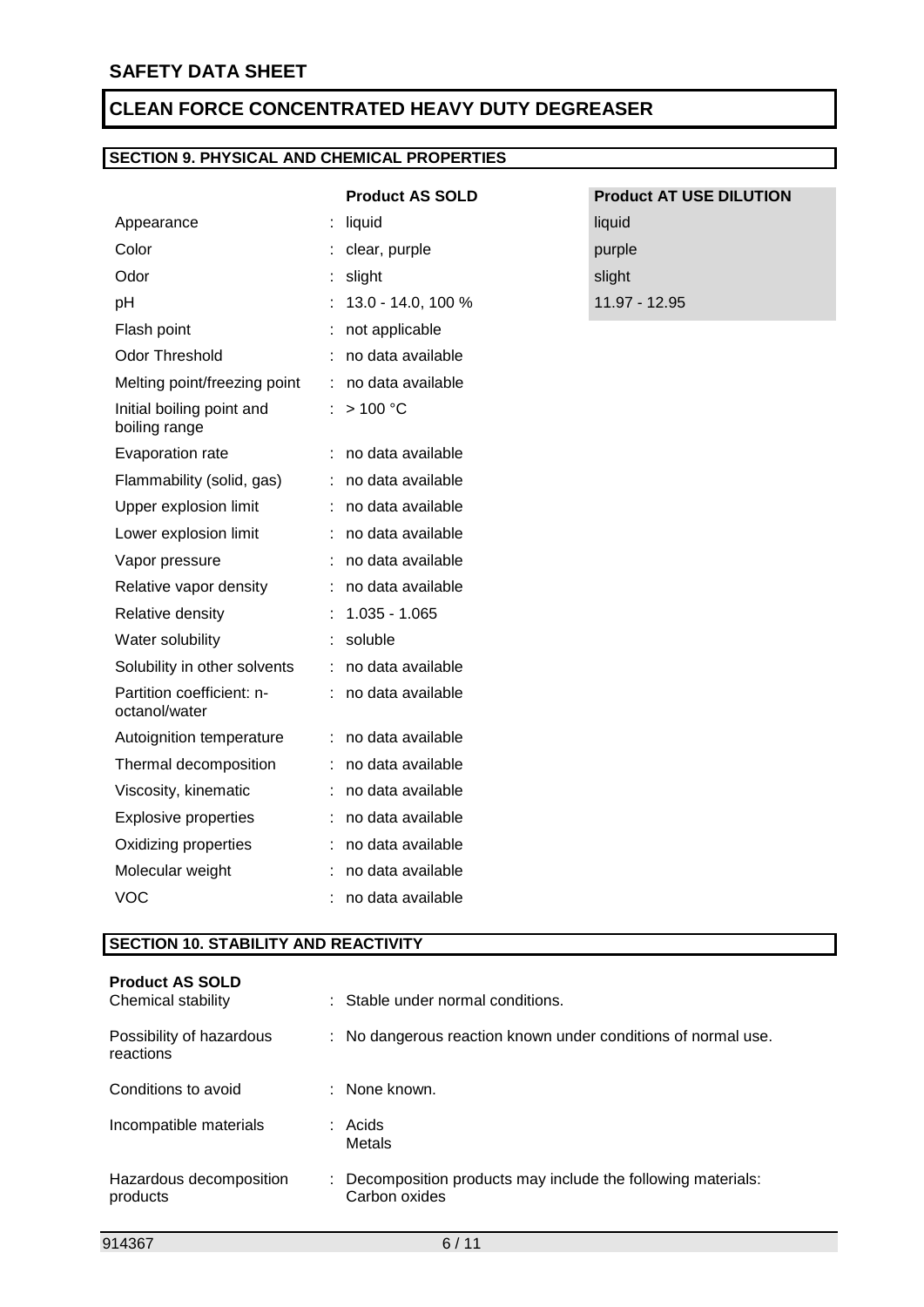nitrogen oxides (NOx) Sulfur oxides Oxides of phosphorus

### **SECTION 11. TOXICOLOGICAL INFORMATION**

|          | Information on likely routes of : Inhalation, Eye contact, Skin contact |
|----------|-------------------------------------------------------------------------|
| exposure |                                                                         |

#### **Potential Health Effects**

| <b>Product AS SOLD</b><br>Eyes         | : Causes serious eye damage.                                  |
|----------------------------------------|---------------------------------------------------------------|
| <b>Skin</b>                            | : Causes severe skin burns.                                   |
| Ingestion                              | : Causes digestive tract burns.                               |
| Inhalation                             | : May cause nose, throat, and lung irritation.                |
| Chronic Exposure                       | : Health injuries are not known or expected under normal use. |
| <b>Product AT USE DILUTION</b><br>Eyes | Causes serious eye damage.                                    |
| <b>Skin</b>                            | : Causes severe skin burns.                                   |
| Ingestion                              | : Causes digestive tract burns.                               |
| Inhalation                             | May cause nose, throat, and lung irritation.                  |
| <b>Chronic Exposure</b>                | : Health injuries are not known or expected under normal use. |
|                                        |                                                               |

#### **Experience with human exposure**

| <b>Product AS SOLD</b>         |                                             |
|--------------------------------|---------------------------------------------|
| Eye contact                    | : Redness, Pain, Corrosion                  |
| Skin contact                   | : Redness, Pain, Corrosion                  |
| Ingestion                      | : Corrosion, Abdominal pain                 |
| Inhalation                     | : Respiratory irritation, Cough             |
| <b>Product AT USE DILUTION</b> |                                             |
| Eye contact                    | : Redness, Pain, Corrosion                  |
| Skin contact                   | : Redness, Pain, Corrosion                  |
| Ingestion                      | : Corrosion, Abdominal pain                 |
| Inhalation                     | : Respiratory irritation, Cough             |
| <b>Toxicity</b>                |                                             |
| <b>Product AS SOLD</b>         |                                             |
| Acute oral toxicity            | : Acute toxicity estimate : $>$ 5,000 mg/kg |
| Acute inhalation toxicity      | : 4 h Acute toxicity estimate : $> 40$ mg/l |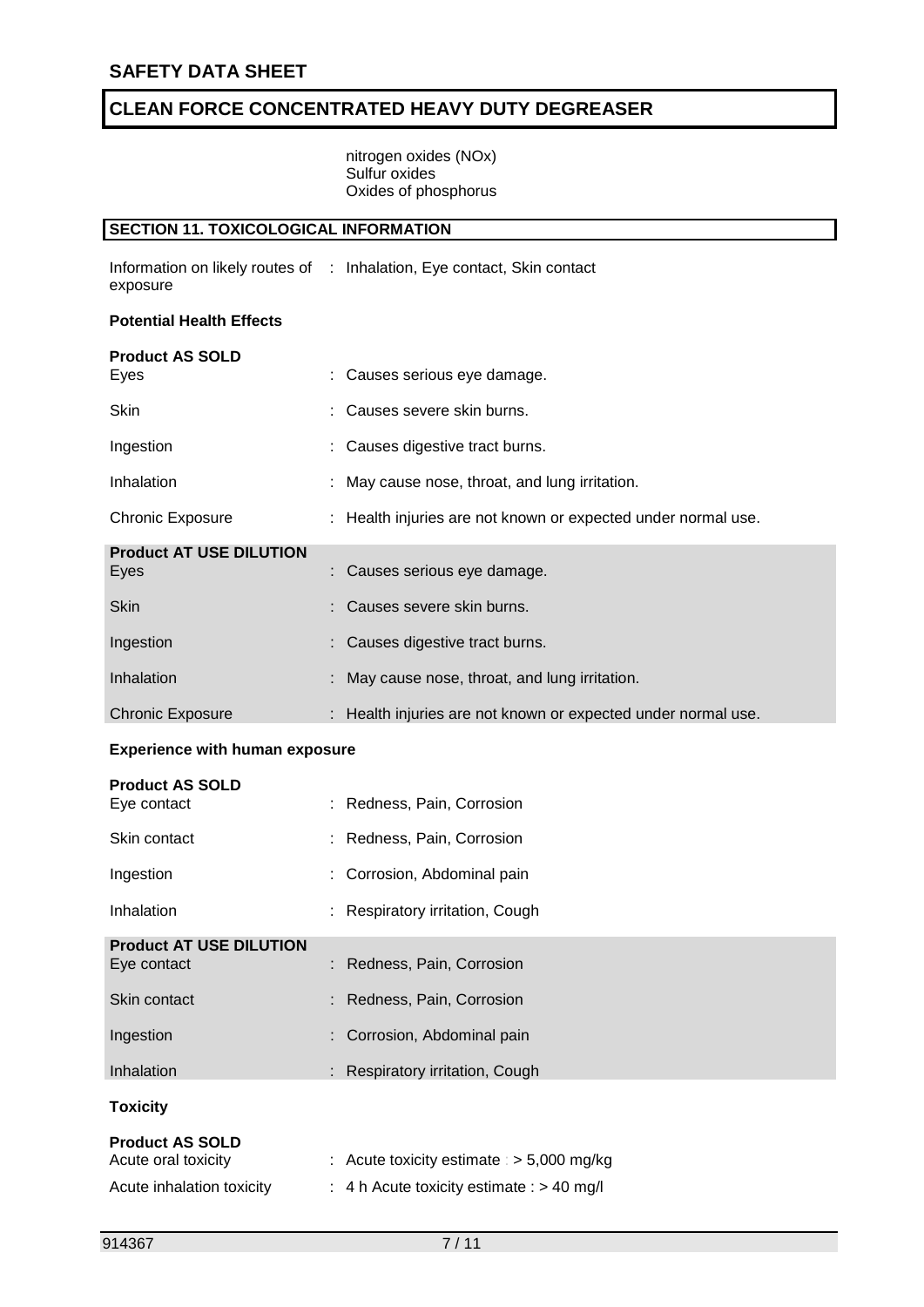| Acute dermal toxicity                | : Acute toxicity estimate : $> 5,000$ mg/kg |
|--------------------------------------|---------------------------------------------|
| Skin corrosion/irritation            | : no data available                         |
| Serious eye damage/eye<br>irritation | : no data available                         |
| Respiratory or skin<br>sensitization | : no data available                         |
| Carcinogenicity                      | : no data available                         |
| Reproductive effects                 | : no data available                         |
| Germ cell mutagenicity               | : no data available                         |
| Teratogenicity                       | : no data available                         |
| STOT-single exposure                 | : no data available                         |
| STOT-repeated exposure               | : no data available                         |
| Aspiration toxicity                  | : no data available                         |
|                                      |                                             |

# **SECTION 12. ECOLOGICAL INFORMATION**

| <b>Product AS SOLD</b> |  |
|------------------------|--|
| <b>Ecotoxicity</b>     |  |

| <b>Environmental Effects</b>                                              | : This product has no known ecotoxicological effects.      |
|---------------------------------------------------------------------------|------------------------------------------------------------|
| <b>Product</b>                                                            |                                                            |
| Toxicity to fish                                                          | : no data available                                        |
| Toxicity to daphnia and other<br>aquatic invertebrates                    | : no data available                                        |
| Toxicity to algae                                                         | : no data available                                        |
| <b>Ingredients</b>                                                        |                                                            |
| Toxicity to fish                                                          | : 2-(2-butoxyethoxy) ethanol<br>96 h LC50 Fish: 1,300 mg/l |
| <b>Ingredients</b>                                                        |                                                            |
| Toxicity to daphnia and other : sodium hydroxide<br>aquatic invertebrates | 48 h EC50: 40 mg/l                                         |
|                                                                           | ethanolamine<br>48 h EC50 Daphnia: 65 mg/l                 |
| Persistence and degradability                                             |                                                            |
| no data available                                                         |                                                            |
| <b>Bioaccumulative potential</b>                                          |                                                            |
| no data available                                                         |                                                            |
| <b>Mobility in soil</b>                                                   |                                                            |
| no data available                                                         |                                                            |
| Other adverse effects                                                     |                                                            |
| no data available                                                         |                                                            |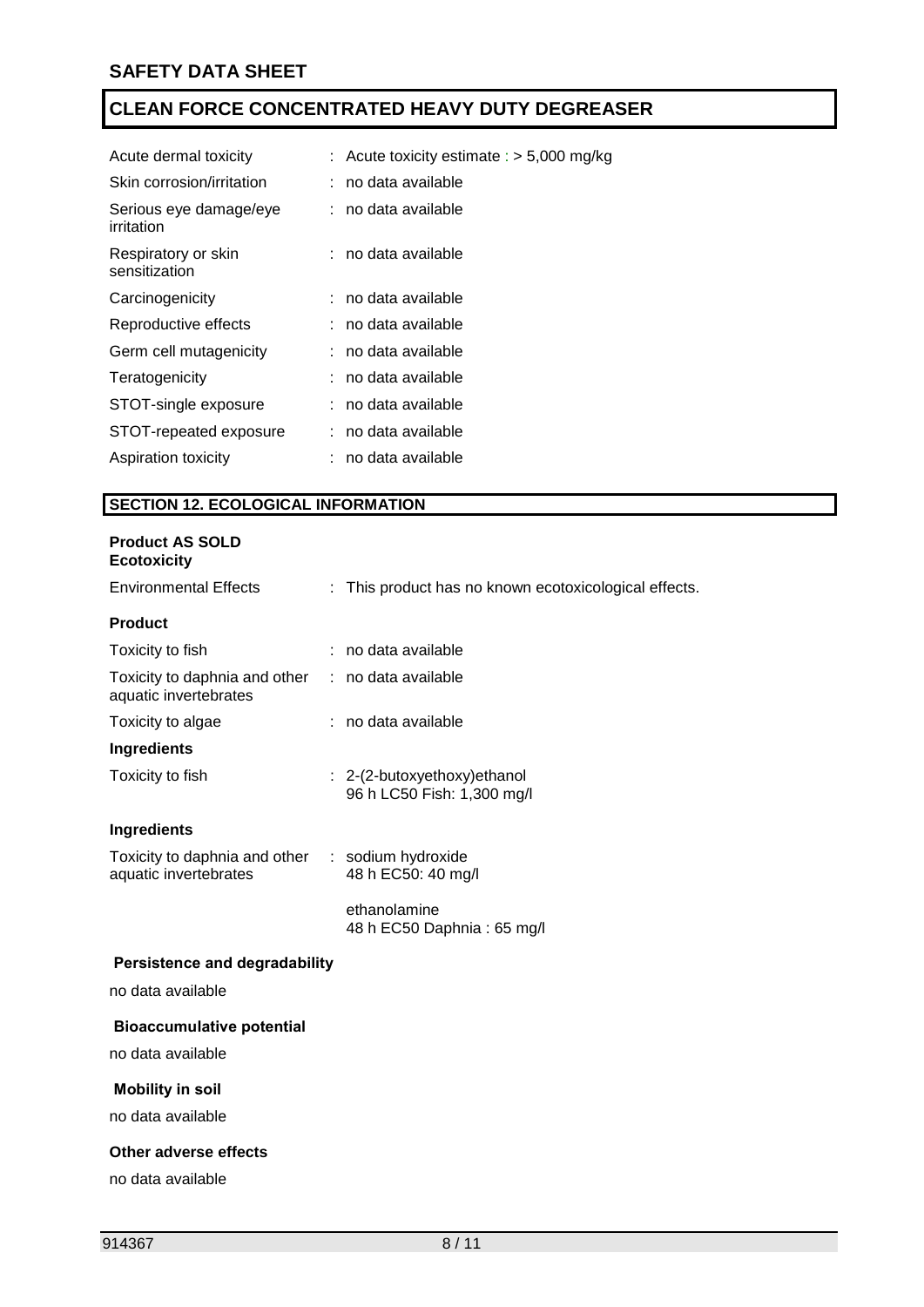#### **SECTION 13. DISPOSAL CONSIDERATIONS**

| : Where possible recycling is preferred to disposal or incineration. If<br>regulations. Dispose of wastes in an approved waste disposal facility. |
|---------------------------------------------------------------------------------------------------------------------------------------------------|
| : Dispose of as unused product. Empty containers should be taken to<br>an approved waste handling site for recycling or disposal. Do not re-      |
|                                                                                                                                                   |
| : Where possible recycling is preferred to disposal or incineration. If                                                                           |
| regulations. Dispose of wastes in an approved waste disposal facility.                                                                            |
| : Dispose of as unused product. Empty containers should be taken to<br>an approved waste handling site for recycling or disposal. Do not re-      |
|                                                                                                                                                   |

#### **SECTION 14. TRANSPORT INFORMATION**

#### **Product AS SOLD**

The shipper/consignor/sender is responsible to ensure that the packaging, labeling, and markings are in compliance with the selected mode of transport.

#### **Land transport (DOT)**

| UN number                        | 1824                        |
|----------------------------------|-----------------------------|
| Description of the goods         | : Sodium hydroxide solution |
| Class                            | : 8                         |
| Packing group                    | : II                        |
| <b>Environmentally hazardous</b> | no                          |
| Sea transport (IMDG/IMO)         |                             |
| UN number                        | 1824                        |

| UN number                | : 1824                      |
|--------------------------|-----------------------------|
| Description of the goods | : SODIUM HYDROXIDE SOLUTION |
| Class                    | : 8                         |
| Packing group            | ÷ II                        |
| .                        |                             |

## **Product AT USE DILUTION**

Marine pollutant : no

Not intended for transport.

#### **SECTION 15. REGULATORY INFORMATION**

#### **Product AS SOLD**

#### **EPCRA - Emergency Planning and Community Right-to-Know**

#### **CERCLA Reportable Quantity**

| Ingredients | CAS-No. | Component RQ (lbs) Calculated product RQ |
|-------------|---------|------------------------------------------|
|             |         | (lbs                                     |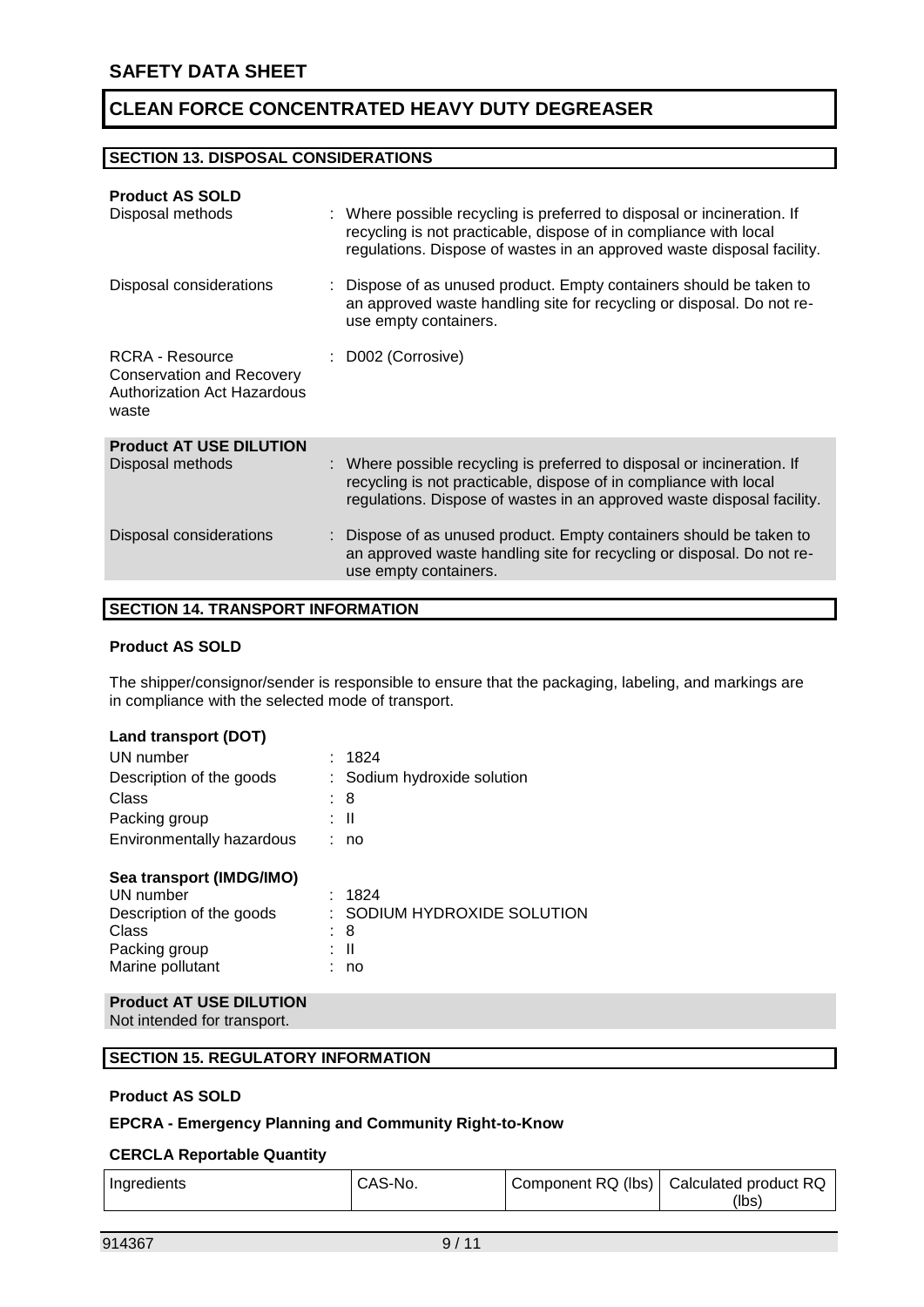| sodium hydroxide                                                                                                                               |                       | 1310-73-2                                                                                                                                                                                           | 1000 | 23502 |  |  |
|------------------------------------------------------------------------------------------------------------------------------------------------|-----------------------|-----------------------------------------------------------------------------------------------------------------------------------------------------------------------------------------------------|------|-------|--|--|
| <b>SARA 304 Extremely Hazardous Substances Reportable Quantity</b><br>This material does not contain any components with a section 304 EHS RQ. |                       |                                                                                                                                                                                                     |      |       |  |  |
| SARA 311/312 Hazards                                                                                                                           | : Acute Health Hazard |                                                                                                                                                                                                     |      |       |  |  |
| <b>SARA 302</b>                                                                                                                                |                       | : SARA 302: No chemicals in this material are subject to the reporting<br>requirements of SARA Title III, Section 302.                                                                              |      |       |  |  |
| <b>SARA 313</b>                                                                                                                                |                       | : SARA 313: This material does not contain any chemical components<br>with known CAS numbers that exceed the threshold (De Minimis)<br>reporting levels established by SARA Title III, Section 313. |      |       |  |  |
| <b>California Prop 65</b><br>This product does not contain any chemicals known to the State of California to cause cancer, birth, or           |                       |                                                                                                                                                                                                     |      |       |  |  |

does not contain any chemicals known to the State of California to cause cancer, birth, or any other reproductive defects.

**The ingredients of this product are reported in the following inventories:**

**1907/2006 (EU)** : not determined

**Switzerland. New notified substances and declared preparations** : On the inventory, or in compliance with the inventory

**United States TSCA Inventory** :

On TSCA Inventory

**Canadian Domestic Substances List (DSL)** :

All components of this product are on the Canadian DSL.

**Australia Inventory of Chemical Substances (AICS)** :

On the inventory, or in compliance with the inventory

#### **New Zealand. Inventory of Chemical Substances** :

On the inventory, or in compliance with the inventory

**Japan. ENCS - Existing and New Chemical Substances Inventory** : not determined

**Japan. ISHL - Inventory of Chemical Substances (METI)** : not determined

**Korea. Korean Existing Chemicals Inventory (KECI)** : not determined

**Philippines Inventory of Chemicals and Chemical Substances (PICCS)** : not determined

**China. Inventory of Existing Chemical Substances in China (IECSC)** : On the inventory, or in compliance with the inventory

#### **SECTION 16. OTHER INFORMATION**

**Product AS SOLD**